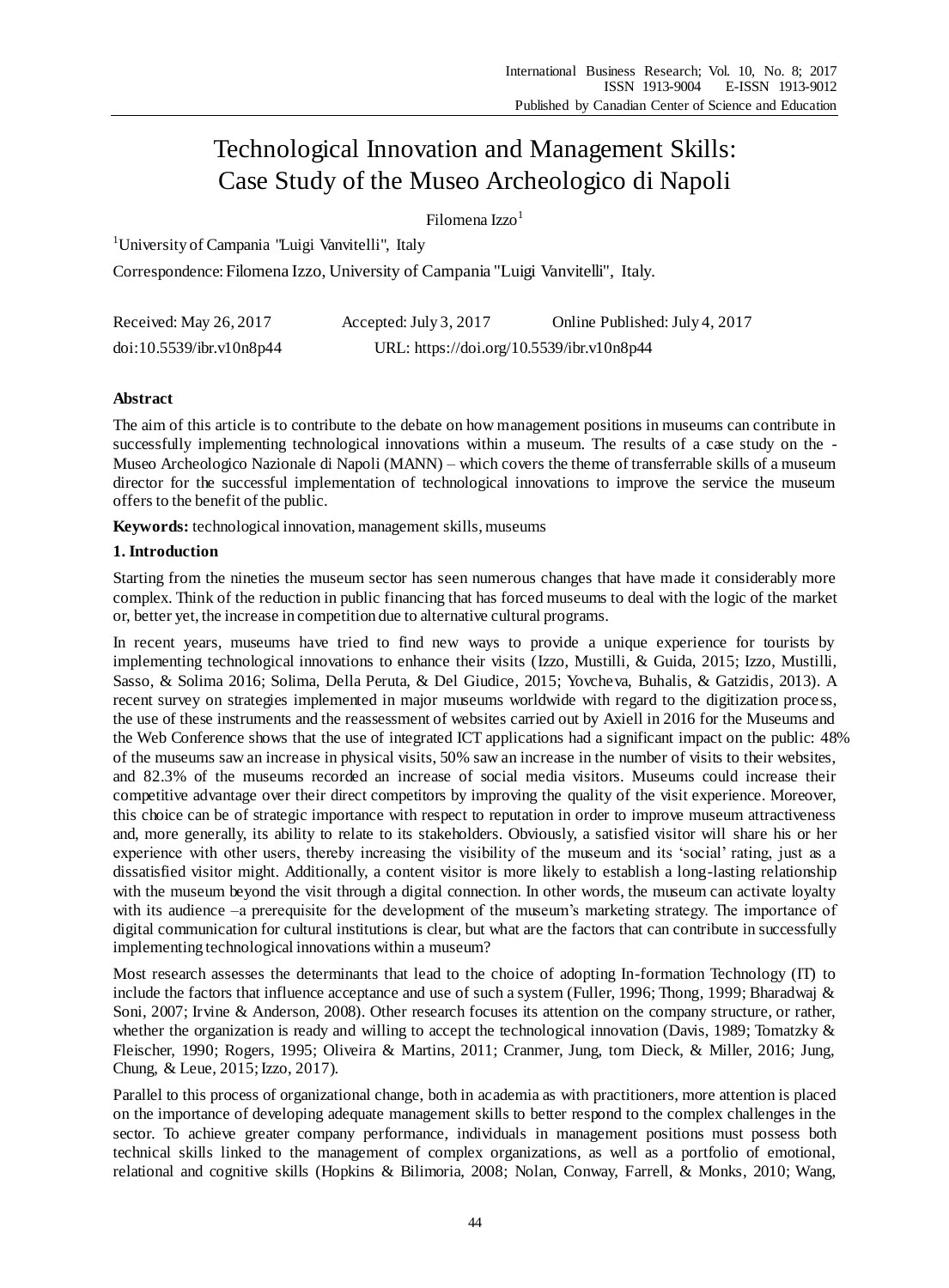2013). The skills under exam refer to the capability to efficiently recognize, understand and manage one's own emotions and those of others, and the ability to analyze information and situations (Boyatzis, 2009).

The aim of this article is to contribute to the debate on how management positions in museums can contribute in successfully implementing technological innovations within a museum.

Focus is on a case-study of the Museo Archeologico Nazionale di Napoli (MANN), which analyzes the transferrable skills a museum director should possess for the successful implementation of technological innovations to improve the service that the museum makes available to the public.

We then present the theoretic framework, the project methodology, main project results and a discussion.

#### *1.1 Theoretic Framework*

Numerous studies show how people constitute the source of an organization's competitive advantage. In other words, how the success of an organization is closely linked to the knowledge, abilities and skills of its human capital (Thompson, 1967; Becker, 1983; Pfeffer, 1994; Huselid, Jackson, & Schuler, 1997; Youndt, Snell, Dean, & Lepak, 1996; Castaner, 1997; Cappelli, 1999; Moretti, 1999).

From last few years practitioners and academia related people have evolved considerably with Talent Management literature (Meyers & Woerkom, 2014; Minbaeva & Collings, 2013; Nijs, Gallardo-Gallardo, Dries, & Sels, 2014; Schiemann, 2014; Vaiman & Collings, 2013) focusing on talented human help to generate superior outputs (Sparrow & Makram, 2015; Ali, Lei, Ali, & Hussain, 2017).

In this viewpoint, many studies focused on the correlation between the leader and the development of business through the study of what he does (Verstraete, 1999, Schmitt 2003, Chandler & Jansen, 1992; Herron & Robinson, 1993). They demonstrate that the leader influences strongly the development and sustainability of the company by his personal traits but also by mobilizing his skills in the exercise of his functions. Moreover, Bayad, Arcand, and Arcand (2002), and Loué and Baronet (2008) verified that the leader skills are the best predictors of firms performance. In the same way, other researches on skills of the leader, point out that leader skills are more directly related to the performance of companies (Lorrain, Belley, & Dussault, 1998; Gartner, 1988). More in detail management skills, leader skills and entrepreneurial skills seem to be an important factor in the success of any business (Bayad et al., 2002; Jaoua & Radouche, 2014).

Then it is well-known that the leader skills prove predictors of performance (Bayad et al., 2002), and the performance differences between firms are due to the different skills of heads of business. Specifically, technical, managerial and entrepreneurial corporate chef is an important factor in the future success of the company (Lorrain et al., 1998).

Beginning with the assumption that individuals in the upper echelons in small businesses make decisions and executes orders that influence the entire organization, directly impacting the business' outcome (Sadler-Smith, Hampson, Chaston, & Badger, 2003; Gerli, Tognazzo, & Gubitta, 2014). In analyzing the case study the goal was to contribute to the ongoing discussion on the skills required by museums, investigating which transferrable skills individuals in management positions must have.

## **2. Method**

The museum director is a fundamental position as it not only is responsible for the business' financial management but also represents the museum when interfacing with the various stakeholders (Bagdadli  $\&$ Paolino, 2006; Montanari & Paolino, 2011). To answer the research question on identifying the transferrable skills of a museum manager, the research analyzed the skills of the director (Paolo Giulierini) of the Museo Archeologico Nazionale di Napoli at the time in reference (2015-2017).

Data on the skills were gathered using the Behavioral Event Interview (BEI) (Boyatzis, 1998; McClelland, 1998) approach, which represents an evolution of the Critical Incident Interview (Flanagan, 1954) technique. This enables the gathering of information on specific episodes where the interviewee felt to be particularly efficient or inefficient. This type of interview, like storytelling, (Boje, 1991), is a way to overcome the limits that are generally associated with techniques of self-evaluation regarding social and emotional skills and, in general, emotional intelligence tests (Boyatzis, 2009; Ryan, Emmerling, & Spencer, 2009).

The interview, which lasted about two hours, concerned the description of events that took place in the last year where the interviewee felt to be particularly efficient or inefficient. The analysis focused on the emotional, social and cognitive skills (Boyatzis, 1982; Boyatzis, Goleman, & Rhee, 2000; Boyatzis, Gask, & Wei, 2014; Gerli & Bonesso, 2011; Puccio, Mance, & Murdock, 2011; Dyer, Gregersen, & Christensen, 2008; Scapolan, Montanari, Bonesso, & Gerli, 2016). The following were analyzed: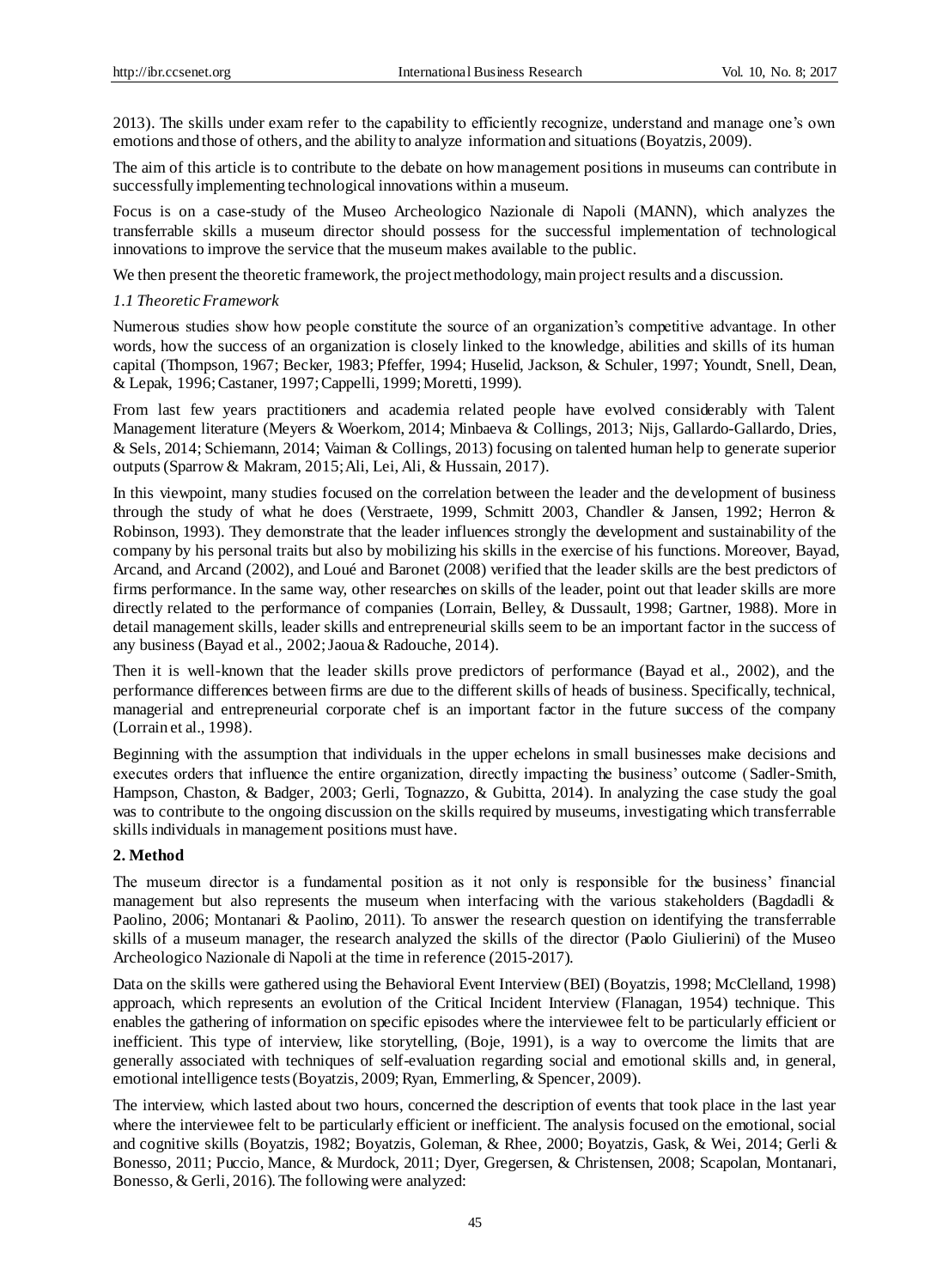- Thirteen E*motional Skills*
	- 1. self-awareness
	- 2. observation
	- 3. experimentation/exploration
	- 4. optimism
	- 5. eye for detail
	- 6. source of change
	- 7. efficiency minded
	- 8. drive
	- 9. planning
	- 10. self-control
	- 11. flexible
	- 12. goal oriented
	- 13. emotional awareness
- Eleven *Social Skills*
	- 1. involving others
	- 2. interpersonal networking
	- 3. verbal communication
	- 4. ability to manage conflict
	- 5. service oriented
	- 6. organizational skills
	- 7. leadership
	- 8. team capabilities
	- 9. developing others
	- 10. persuasion
	- 11. empathy
- Seven *Cognitive Skills*
	- 1. vision
	- 2. strategy oriented
	- 3. team building
	- 4. quantitative analysis
	- 5. concept oriented
	- 6. aware of methods
	- 7. systemic mindset

The museum director has skills that have been encoded, starting with the story of different behavior on the part of the interviewee and, therefore, can be the list of skills the museum manager activates to execute a task. The interviewee focused on experience in planning, organization and implementation of a series of technological innovations for the benefit of the public.

## **3. Results**

The MANN is among the oldest and most important museums in the world in wealth and uniqueness of its holdings and for its contribution to the European cultural outlook. The Museum's goal is to develop and spread the knowledge of the history and culture of the people through the conservation, study, interpretation and appreciation of its exceptional collections. For this purpose, it addresses visitors of all ages, income, education and background, planning the experience of innovative access and approach that stimulate the understanding of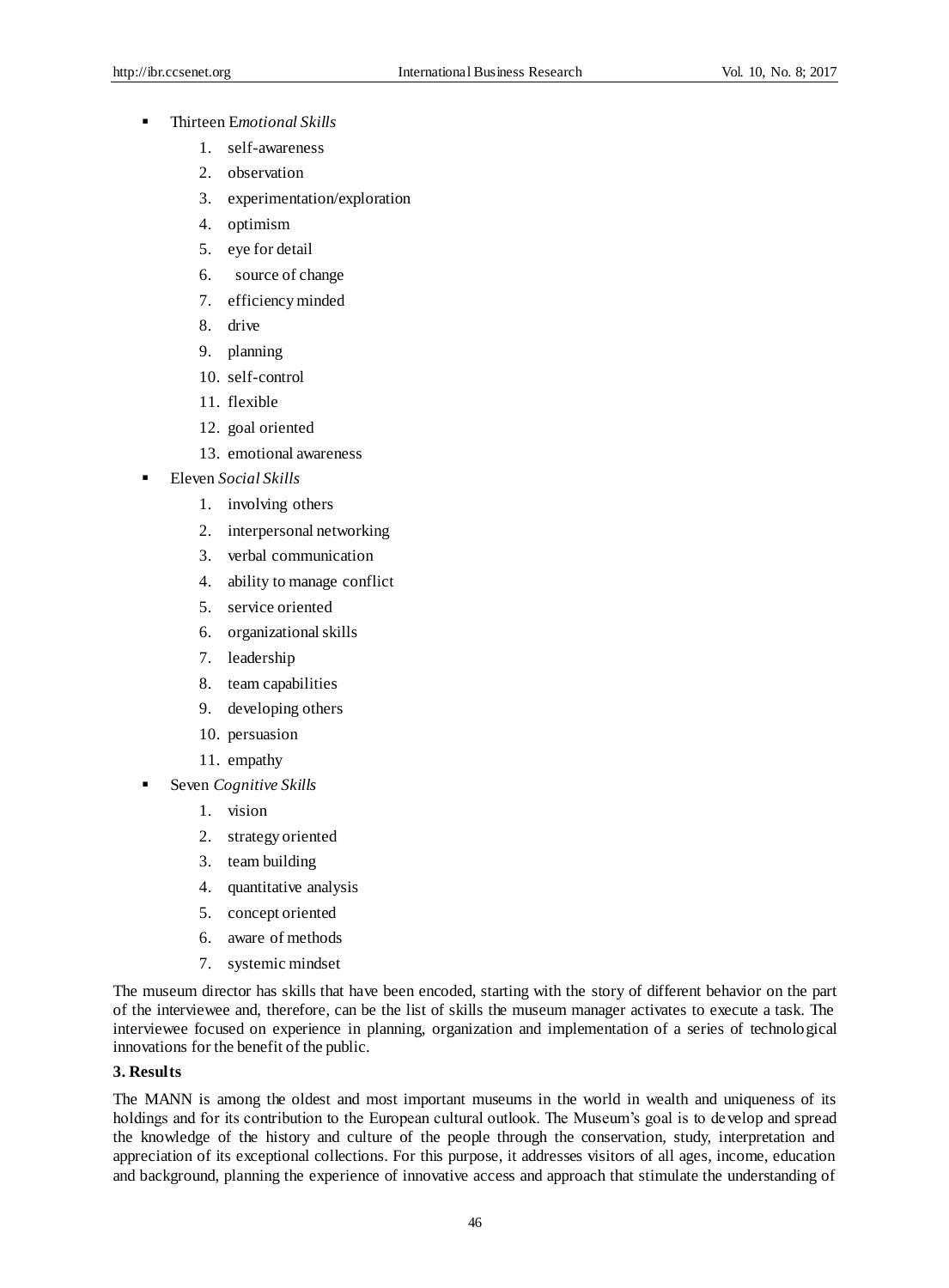the roots of the population.

The Museum (that covers an area of approx. 18,500 sq.m) is not only a museum site, it has a Restoration Laboratory, a Library and the Historical Archives that represent, for their scientific contribution, works of excellence on an international scale.

The MANN is the first of the twenty independent state museums established thanks to the "Riforma Franceschini", equipped with a long-term plan to identify its strategic goals for 2016-2019. The new director of the Museum, Paolo Giulierini, nominated on October 1, 2015 and in office until September 30, 2019, decided to take this path (the implementation of the Strategic Plan) and was very brave as none of the independent museums is obligated to produce and, even less, publicly share the document.

The Strategic Plan illustrates ex-ante the museum Director's strategies and choices, determining the supporters' responsibilities. Furthermore, since it has been made public (i.e., made available to download in pdf from the museum's website), the monitoring of the Director's work is not limited to the "political/administrative" arena, but takes-on the connotation of real and true social control – every citizen will be able to ask the Director on a public platform for any clarification of any shortcomings of the Strategic Plan.

The Director is fully aware of the role of contemporary society with its access to knowledge in digital format, reason why he has provided for the implementation of a digital strategy to enhance the visitors' experience. The Director identified some objectives specified as follows:

- 1. By 2016 trial of an Augmented Reality app of the model of Pompei (http://www.museoarcheologiconapoli.it/en/mann-app/)
- 2. By 2017 re-design of the website and presence on Social Media. The new website will be the center for spreading the digital contents of the museum which will be conveyed and shared through Social Media (Facebook, YouTube, Twitter, Instagram, Pinterest, etc.).
- 3. By 2017 production of the video game "Father and Son" (http://www.fatherandsongame.com/) for audience development
- 4. By 2019 launching of a digital campaign of the Museum's permanent collections, both in 2D and 3D. Will be achieved also thanks to eventual support from external organizations such as Goggle Art Institute and Apple, to improve the digital accessibility of the most important exhibits of the MANN. The outcome of the digital campaign will be progressively spread through its website and other chosen channels.

The work teams in charge of the planning, organization and implementation of the various technological solutions were formed by the museum director, the internal staff and external experts. The museum director was involved in all the development phases of the various technological solutions implemented to date, as was the museum staff in the projects.

Achievement of the specific goals of the Strategic Plan was made possible thanks to the determination of Director Giulierini, who personally monitored all the activities, showing great intellectual curiosity and as much determination to reach the goals defined in the design phase. The courage to adopt such a well-structured digital strategy in such a short time is to be noted; a unique experience on the national level.

Another interesting outcome was the involvement of the museum staff that showed great pride and sense of belonging to its own cultural institution, gaining a more dynamic, innovative and open image. This pride has reinforced the staff's commitment which has transferred over to the willingness to fully contribute in the various projects.

The director's interview produced two major results. The first relates to emotional, social and cognitive skills. Particularly important were the understanding and the managing others (persuasion, empathy and involving others) and the emotional skills which are performance anxiety, drive and planning. Highlighting, therefore, that it is mostly the social (i.e., relationships) and emotional skills that characterize the role of a museum director. Less important are the results of the cognitive skills which are team building and quantitative analysis.

Other skills that characterize the manager under exam are: goal oriented (referring to achieving standards of excellence), self-control (referring to the ability to control one's own emotions in stressful situations and to show optimism) and source of change (referring to the ability to promote change within the organizatio n). Highlighting, therefore, that the manager, in carrying-out his/her own work, resolves to continually reach goals of excellence and calmly perseveres in pursuing them, facing situations that could hinder achieving the goals.

A second group of distinctive management skills under exam for the successful implementation of technological innovations within the museum concerns the social or relational skills pertaining to managing others and, in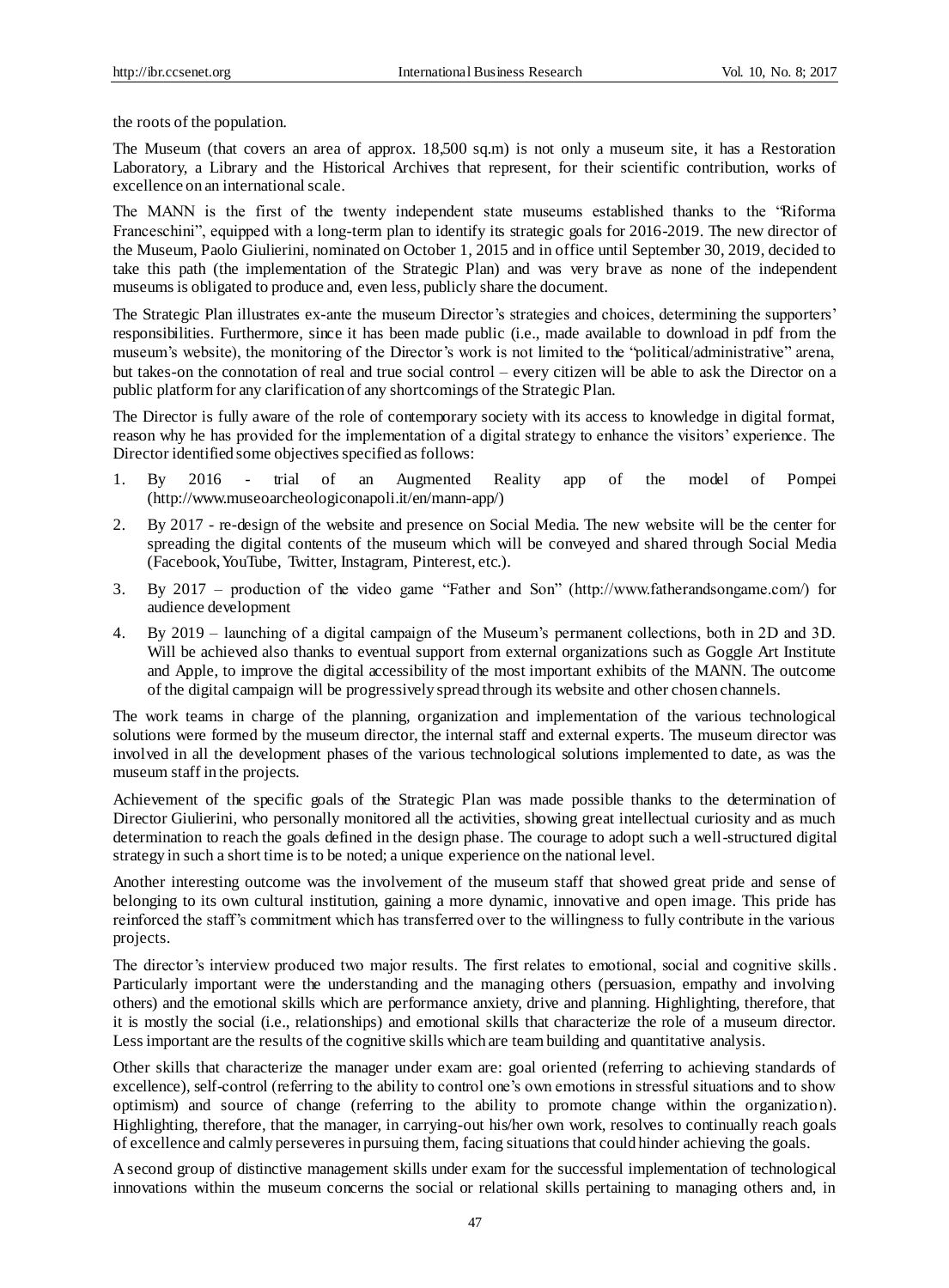particular, the development of others and leadership.

The skill, development of others, refers to the ability to promote learning and long-term development of collaborators, playing the role of coach and mentor. Examples of behavior associated to this skill are giving feedback on work done to maintain and/or improve performance, supplying information, tools and other resources useful for carrying-out duties or for improving abilities, or clearly expressing goals to be reached giving encouragement and support (Boyatzis, 1982; Boyatzis, Gask, Wei, 2014).

Leadership, instead, concerns the ability to become the guide of a group. Leaders know exactly what their role is in a team, they know how to interpret situations and are able to create a positive work environment.

The interesting aspect concerns the fact that, according to the model of skills that inspired this research, leadership does not derive from the hierarchical position held, rather, it is a combination of the behavior activated by the person regardless of their official role within the organization. Notably, leaders are such because they conduct engaging activities or projects, inspire others by sharing a vision or assigning goals, and they know how to build-up pride and team spirit. Successful managers posses emotional intelligence, since in critical situations they are aware of their own strengths and weaknesses and know how to understand their own emotions.

#### **4. Discussion**

The research carried-out has supplied a dual contribution. First of all, it highlights the centrality obtained from the transferrable skills in management positions in the museum sector. Secondly, it contributed in identifying the "distinctive skills" that distinguish the manager of a museum in the successful implementation of a technological innovation in a museum.

In the context under exam, it can be concluded that, to successfully implement a technological innovation, museum management must possess the ability to lead their own collaborators by activating an "inspiring" leadership. That is, a long-term leadership that "motivates" and does not simply "push" the organization. In other words, it regards managers that identify long-term goals for their museum and contemporaneously propose opportunities for development, giving the possibility for growth and promotion.

Highlighted in the results is the importance of the skill of involving others (refer-ring to the ability to involve individuals), whether belonging to the business context or external to the museum business, in reaching individual goals.

The set of skills determined in this research (vision, developing others and leadership, source of change, self-control, goal oriented) show a strong internal cohesion. For example, the ability to lead collaborators, instilling a sense of pride for the organization expressed through leadership skills, is coherent with the cognitive capacity to know how to represent and share the museum's future goals. Having the skill to motivate themselves to introduce innovations and having the capacity to support the growth of their collaborators so that they possess the necessary skills to efficiently carry-out their duties.

The main limit of the research is linked to its exploratory character. The results, in fact, cannot be generalized as the study is based on only one case study. However, it opens prospective future research to be conducted with a greater number of museum managers to be interviewed, but also addressing managers in different cultural sectors.

## **References**

- Ali, M., Lei, S., Ali, S. A, & Hussain, S. T. (2017). Relationship of External Knowledge Management and Performance of Chinese Manufacturing Firms: The Mediating Role of Talent Management. *International Business Research*, *10*(6), 248-258[. https://doi.org/10.5539/ibr.v10n6p248](https://doi.org/10.5539/ibr.v10n6p248)
- Bagdadli, S., & Paolino, C. (2006). Institutional Change in Italian Museums: Does the Museum Director Have a Role to play? *International Journal of Arts Management*, *8*(3), 4-18.
- Bayad, M., Arcand, M., & Arcand, G. (2002). Le regroupement stratégique des pratiques mobilisatrices de gestion des ressources humaines. *Gestion, 2,* 121-137.
- Becker, G. (1983). *Human Capital*. Chicago: University of Chicago Press.
- Belley, A., & Dussault, L. (1998). Les compétences des entrepreneurs: élaboration et validation d'un questionnaire (QCE). Nancy-Metz: CIFEPME.
- Bharadwaj, P., & Soni, R. (2007). E-Commerce Usage and Perception of E-Commerce Issues among Small Firms: Results and Implications from an Empirical Study. *Journal of Small Business Management*, *45*(4),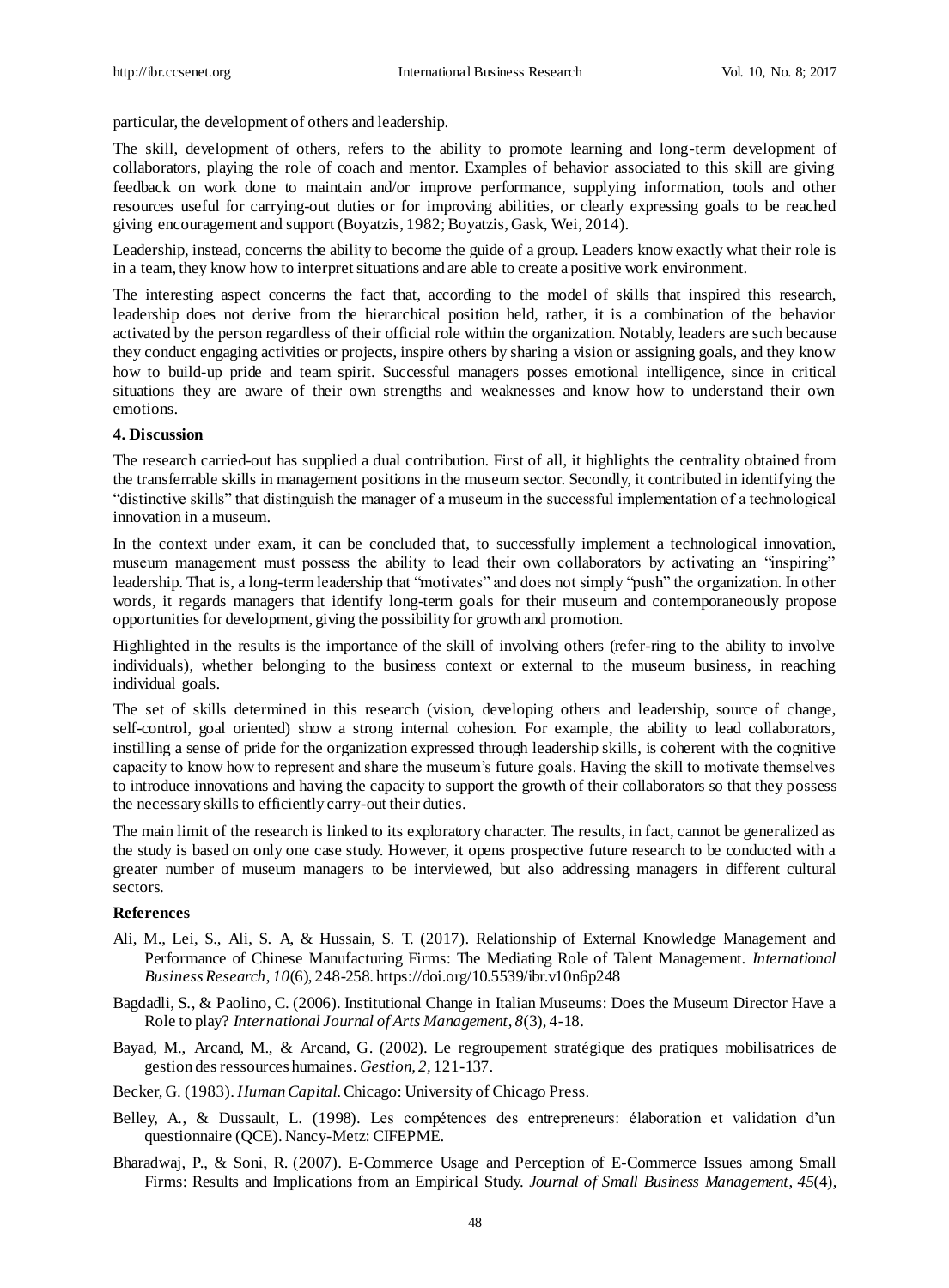501-521[. https://doi.org/10.1111/j.1540-627X.2007.00225.x](https://doi.org/10.1111/j.1540-627X.2007.00225.x)

- Boje, D. M. (1991). The storytelling organization: a study of story performance in an office supply firm. *Administrative Science Quarterly*, *36,* 106-126[. https://doi.org/10.2307/2393432](https://doi.org/10.2307/2393432)
- Boyatzis, R. E. (1982). *The competent manager: a model for effective performance*. New York: Wiley Interscience.
- Boyatzis, R. E. (1998). *Transforming qualitative information*. Thousand Oaks: Sage Publications.
- Boyatzis, R. E. (2009). Competencies as a behavioural approach to emotional intelligence. *Journal of Management Development*, *28*(9), 749-770[. https://doi.org/10.1108/02621710910987647](https://doi.org/10.1108/02621710910987647)
- Boyatzis, R. E., Gask, J., & Wei, H. (2014). Emotional and social intelligence and Behavior. In (eds.) Princiotta D., Goldstein S., Naglieri J., *Handbook of Intelligence: Evolutionary, Theory, Historical Perspective, and Current Concepts*. NY: Spring Press New York.
- Boyatzis, R. E., Goleman, D., & Rhee, K. (2000). Clustering competence in emotional intelligence: Insights from the Emotional Competence Inventory (ECI)s. In (eds.) Barr-On R. & Parker J.D.A., *Handbook of emotional intelligence*. San Francisco: Jossey-Bass.
- Cappelli, P. (1999). *The new deal at work: Managing the market driven workforce*. Boston: Harvard Business School Press.
- Castaner, X. (1997). The tension between artistic leaders and management in arts organisations: The case of Barcelona Synphony Orchestra. In (eds.) Fitzgibbon, M. & Kelly, A., *From Maestro to Manager: Critical Issues in Arts and Cultural Management*. Dublin: Oak Tree Press.
- Chandler, G. N., & Jansen, E. (1992). The founder's self-assessed competence and venture Performance. *Journal of Business Venturing*, *7,* 223-236[. https://doi.org/10.1016/0883-9026\(92\)90028-P](https://doi.org/10.1016/0883-9026%2892%2990028-P)
- Cranmer, E., Jung, T., Tom, D. M. C., & Miller, A. (2016). Understanding the Acceptance of Augmented Reality at an Organisational Level: The Case of Geevor Tin Mine Museum. *In Information and Communication Technologies in Tourism*. Springer International Publishing[. https://doi.org/10.1007/978-3-319-28231-2\\_46](https://doi.org/10.1007/978-3-319-28231-2_46)
- Davis, F. (1989). Perceived usefulness, perceived ease of use, and user acceptance of information technology. *MIS quarterly*, *13*(3), 319-340. https://doi.org/10.2307/249008
- Dyer, J. H., Gregersen, H. B., & Christensen, C. (2008). Entrepreneur behaviours, opportunity recognition, and the origins of innovative ventures. *Strategic Entrepreneurship Journal*, *2*(4), 317-338. https://doi.org/10.1002/sej.59
- Flanagan, J. C. (1954). The critical incident technique. *Psychological Bulletin*, *51*(4), 327-358. https://doi.org/10.1037/h0061470
- Fuller, T. (1996). Fulfilling IT needs in small businesses; a recursive learning model. *International Small Business Journal*, *14*(4), 25-44[. https://doi.org/10.1177/0266242696144002](https://doi.org/10.1177/0266242696144002)
- Gartner, W. B. (1988). Who is an Entrepreneur? Is the Wrong Question. *American Journal of Small Business*. *12*(4), 11-32.
- Gerli, F., & Bonesso, S. (2011). The role of Emotional Intelligence on Innovation: the Case of the Italian Luxury Footwear District. *Proceedings of 3rd International Congress of Emotional Intelligence Conference*. Rijeka: Faculty of Humanities and Social Sciences, University of Rijeka.
- Gerli, F., Tognazzo, A., & Gubitta, P. (2014). What makes Italian SME entrepreneurs successful? The leverage effect of relational competencies. *Piccola impresa*, *3,* 71-97.
- Herron, L. A., & Robinson, R. B. (1993). A structural model of the effects of entrepreneurial characteristics on venture performance. *Journal of Business Venturing*, *8,* 281-294. [https://doi.org/10.1016/0883-9026\(93\)90032-Z](https://doi.org/10.1016/0883-9026%2893%2990032-Z)
- Hopkins, M. M., & Bilimoria, D. (2008). Social and emotional competencies predicting success for male and female executives. *Journal of Management Development*, *12*(1), 13-35. <https://doi.org/10.1108/02621710810840749>
- Huselid, M., Jackson, S., & Schuler, R. (1997). Technical and strategic human resource management effectiveness as determinants of firm performance. *Academy of Management Journal*, *40*(1), 171-188. <https://doi.org/10.2307/257025>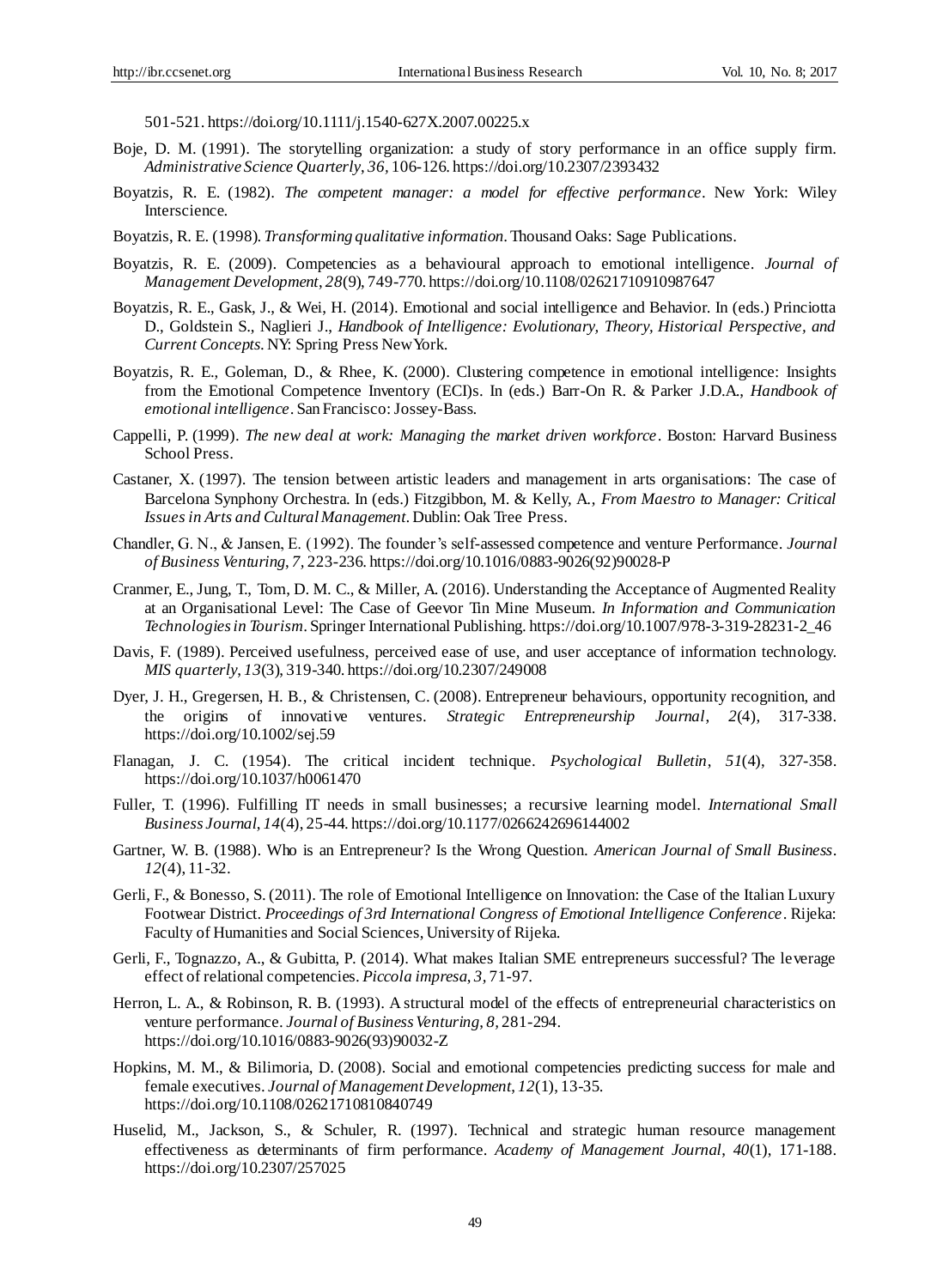- Irvine, W., & Anderson, A.(2008). ICT peripherally and smaller hospitality businesses in Scotland. *International Journal of Entrepreneurial Behaviour & Research*, *14*(4), 200-218. <https://doi.org/10.1108/13552550810887381>
- Izzo, F., Mustilli, M., & Guida, M. (2015). Realtà aumentata e valorizzazione dei beni culturali. Riflessioni sull'offerta culturale casertana. *Proceedings of Sinergie Annual Conference* (797-809). Termoli, Italy: Economics Department, University of Molise.
- Izzo, F., Mustilli, M., Sasso, P., & Solima, L. (2016). Service orientation and technology innovation in museum: Museo Archeologico Nazionale of Naples case study. *Proceedings of 26th Annual RESER Conference*. Naples-Italy: Economics Department: Federico II University.
- Jaoua, F., & Radouche, T. (2014). The Moderating Role of Leader Skills on the Relationship between Strategic Management and Global Performance: An Empirical Study. *International Business Research*, *7*(8), 59-72. <https://doi.org/10.5539/ibr.v7n8p59>
- Jung, T., Chung, N., & Leue, M. (2015). The determinants of recommendations to use augmented reality technologies: The case of a Korean theme park. *Tourism Management*, *49*(1), 75-86. <https://doi.org/10.1016/j.tourman.2015.02.013>
- Loué, C., & Baronet, J. (2010). Entrepreneur's skills, qualitative and quantitative validation of a model of entrepreneurial comptetence. *Proceedings of Babson College Entrepreneurship Conference*, Lausanne-Suisse.
- McClelland, D. C. (1998). Identifying competencies with behavioural event interviews. *Psychological Science, 9*(5), 331- 339[. https://doi.org/10.1111/1467-9280.00065](https://doi.org/10.1111/1467-9280.00065)
- Meyers, M. C., & van Woerkom, M. (2014). The influence of underlying philosophies on talent management: Theory implications for practice and research agenda. *Journal of World Business*, *49,* 192-203. <https://doi.org/10.1016/j.jwb.2013.11.003>
- Minbaeva, D., & Collings, D. G. (2013). Seven myths of global talent management. *The International Journal of Human Resource Management*, *24,* 1762-1776[. https://doi.org/10.1080/09585192.2013.777539](https://doi.org/10.1080/09585192.2013.777539)
- Montanari, F., & Paolino, C. (2011). Le problematiche organizzative nelle istituzioni culturali. In Carù A., Salvemini S., *Management delle istituzioni artistiche e culturali*. Milano: Egea.
- Moretti, A. (1999). Un'organizzazione museale multiunit: i Musei Civici di Venezia. In Zan L., *Conservazione e innovazione nei musei italiani: management e processi di cambiamento*. Milano, Etas.
- Nijs, S., Gallardo-Gallardo, E., Dries, N., & Sels, L. (2014). A multidisciplinary review of the definition, operationalization, and measurement of talent. *Journal of World Business*, *49,* 180-191. <https://doi.org/10.1016/j.jwb.2013.11.002>
- Nolan, C., Conway, E., Farrell, T., & Monks, K. (2010). Competency needs in Irish hotels: Employer and graduate perspectives. *Journal of European Industrial Training*, *34*(5), 432-454. <https://doi.org/10.1108/03090591011049800>
- Oliveira, T., & Martins, M. (2011). Literature review of information technology adoption models at firm level. *The Electronic Journal Information Systems Evaluation*, *14*(1), 110-121.
- Pfeffer, J.(1994). *Competitive Advantage through People.* Boston: Harvard Business School.
- Puccio, G. J., Mance, M., & Murdock, M. C. (2011). *Creative Leadership. Skills that drive change*. New York: Sage.
- Rogers, E. (1995*). Diffusion of innovations*. New York: Everett.
- Ryan, G., Emmerling, R. J., & Spencer, L. M. (2009). Distinguishing high performing European executives: the role of emotional, social and cognitive competencies. *Journal of Management Development*, *28*(9), 859-875. <https://doi.org/10.1108/02621710910987692>
- Sadler-Smith, E., Hampson, Y., Chaston, I., & Badger, B. (2003). Managerial behaviour, entrepreneurial style, and small firm performance. *Journal of Small Business Management*, *41*(1), 47-67. https://doi.org/10.1111/1540-627X.00066
- Scapolan, A., Montanari, F., Bonesso, S., & Gerli, F.(2016). Le competenze manageriali nelle performing arts. In Taormina, A., *La formazione al management culturale*. Milano: Franco Angeli.
- Schiemann, W. A. (2014). From talent management to talent optimization. *Journal of World Business*, *49*(2),